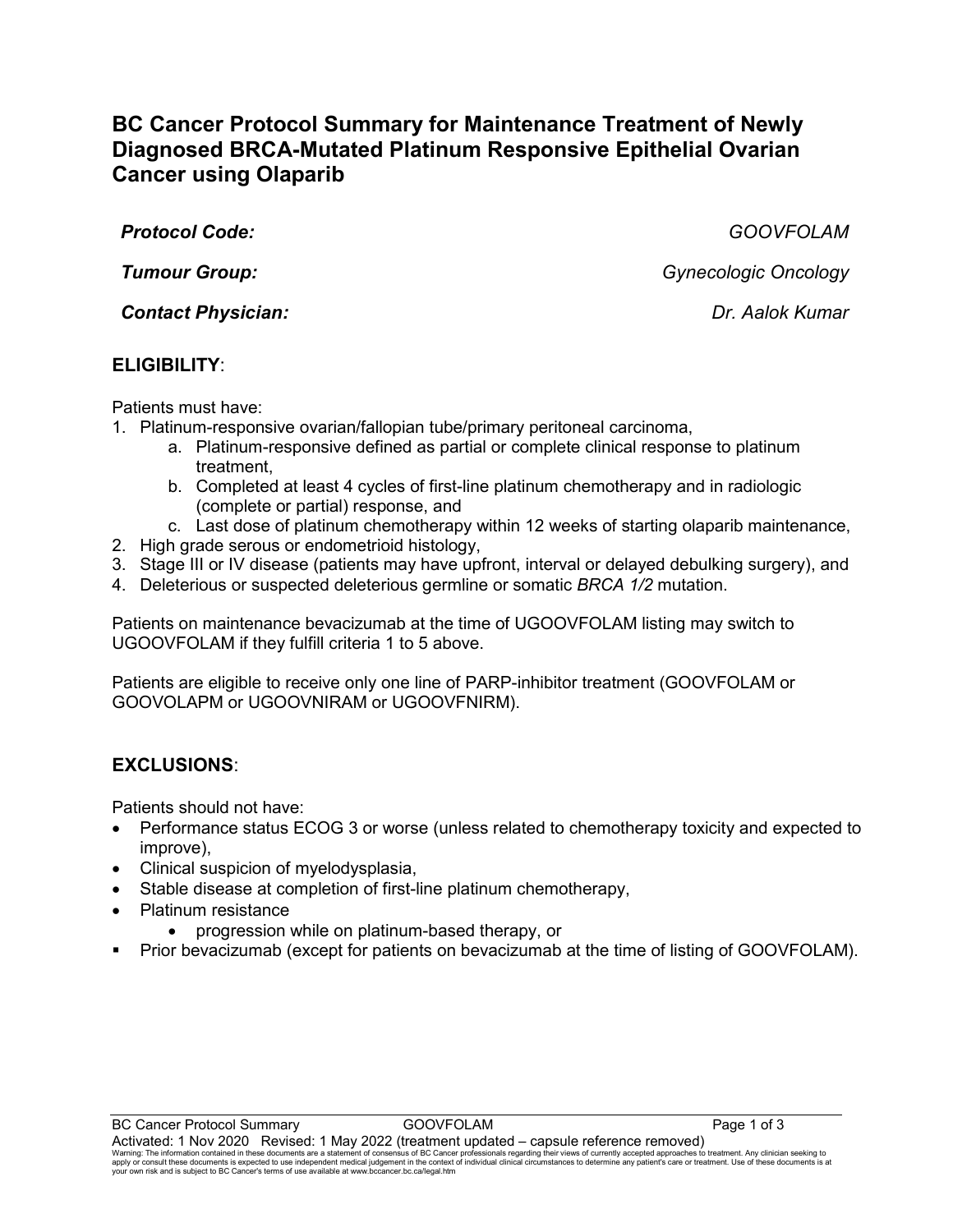#### **TESTS:**

- Baseline: CBC & diff, platelets, creatinine, sodium, potassium, ALT, bilirubin, alk phos.
	- If clinically indicated: tumour marker (CA 125, CA 15-3, CA 19-9, CEA), ECG.
- Every four weeks: CBC & diff, platelets.
	- If clinically indicated: creatinine, ALT, bilirubin, alk phos, any initially elevated tumour marker.
- If clinically indicated: CBC & diff, platelets on Day 14

### **PREMEDICATIONS:**

Antiemetic protocol for chemotherapy with low-moderate emetogenicity (see **SCNAUSEA**)

# **TREATMENT:**

| Drug     | <b>Starting Dose</b> | <b>BC Cancer Administration Guideline</b> |
|----------|----------------------|-------------------------------------------|
| olaparib | $300$ mg             | PO twice daily (dispense 30 days supply*) |

\* tablets must be dispensed in original manufacturer containers with supplied desiccant

Repeat every 28 days until disease progression or unacceptable toxicity for a maximum of 2 years.

# **DOSE MODIFICATIONS:**

#### **1. Hematology**

| ANC $(x 109/L)$              |     | Platelets (x 10 <sup>9</sup> /L) | <b>Dose</b>                                                                          |
|------------------------------|-----|----------------------------------|--------------------------------------------------------------------------------------|
| greater than or equal to 1.0 | and | greater than or equal to 100     | 100% of previous cycle's dose                                                        |
| less than 1.0                | or  | less than 100                    | Delay until recovery, then re-start at<br>a reduced dose level (see table<br>below). |

#### **2. Renal dysfunction:**

If CrCl falls between 31-50 mL/min, reduce dose to 200 mg PO twice daily. Treatment with olaparib is not recommended if CrCl is less than or equal to 30 mL/min.